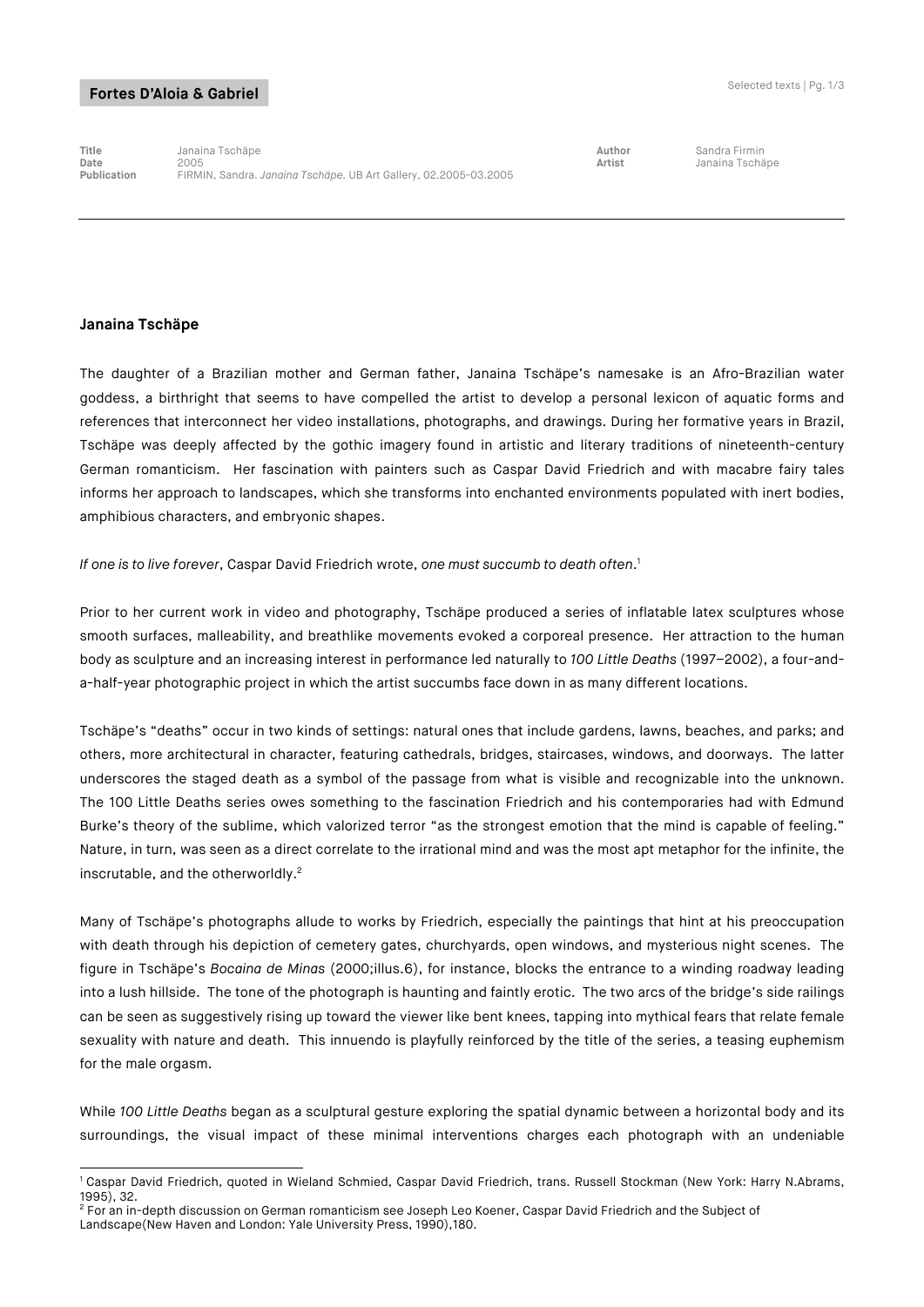## Fortes D'Aloia & Gabriel

**Title** Janaina Tschäpe **Author** Sandra Firmin **Date** 2005 **Artist** Janaina Tschäpe **Publication** FIRMIN, Sandra. *Janaina Tschäpe.* UB Art Gallery, 02.2005-03.2005

psychological intensity that contravenes hackneyed tourist snapshots and travel photography. The camera angle infuses benign scenes with ambiguity and latent danger by tightly controlling the distance between the viewer and body. The vantage is most often situated level to the figure, either disturbingly close or at a safer distance. Suspense mounts as viewers envision their approach. *100 Little Deaths* also presents itself as a travelogue that relates a communion between the artist and a place visited. The activities of site selection, camera setup, and lying down became a private ritual that grounded Tschäpe in a particular place and moment despite her constant travels throughout Europe and the Americas, where she realized performances that required more preparation time and commitment from outside participants.

From 1992-98,Tschäpe studied at the Hochschule fur Bildende Kunst in Hamburg, Germany, under the fluxus artist Henning Christiansen. Tschäpe remembers the school being "intoxicated with the ideas of [Joseph] Beuys and Franz Erhardt Walter and performance art was something impossible to avoid."3 For her generation emerging in the early 1990s, performance art from the 1960s and 1970s was experienced solely through documentation and relics. While performance is defined, in part, by an experiential immediacy for participants and audience members, the retelling of the event through eyewitness accounts and documentation perpetually reinvests the work with new meanings.

In an early performance titled He drowned in her eyes as she called him to follow (2000;illus.7), Tschäpe introduces water as a fully developed theme that links the substance with metamorphosis and death. Filmed in Brazil, Spain, England, and New York on Super-8 and digitally, it is a seminarrative tale of a sea creature that appears to have been ensnared by a fishing net and brought ashore. Our heroine wanders disoriented through a sequence of activities tethered loosely together by dream logic: a ride on an old-fashioned carousel, a climb on seaside cliffs, and a serenade in a karaoke bar. A Russian love song that the sailors spontaneously sang while Tschäpe was filming provides the soundtrack.

The story is interspersed with enigmatic clues that insinuate the mermaid's death and that of a sailor. One particularly ethereal moment shows Tschäpe's head submerged in an opaque pool of marshy water swaying like a metronome. The image was extracted from the film and looped as an independent piece titled *Moss* (2000). Reminiscent of the Pre-Raphaelite John Everett Millais' painting *Ophelia* (1851–52), the video once again evokes nineteenth-century romanticism to make youthful melancholic longing palpable for audiences well versed in new media technologies. In the performance videos and photography conceived after *He drowned in her eyes*, Tschäpe abandoned the narrative form, removed any trace of herself from the performances, and ceased casting men in favor of working solely with an intimate group of female friends.

The three-screen projection *After the Rain* (2003;illus.1-3) was filmed in the coastlands and mountainous regions of Rio de Janeiro and Minas Gerais, Brazil. The leading image hones in on a verdant mountain that, rising up like a pregnant belly, is shrouded in a fog that dislocates the viewer by concealing the surrounding region. The connection to Friedrich's representations of men and women standing on terra firma at the frontiers of mountain ranges and vast

<sup>-</sup><sup>3</sup> E-mail to the author, January 2005.